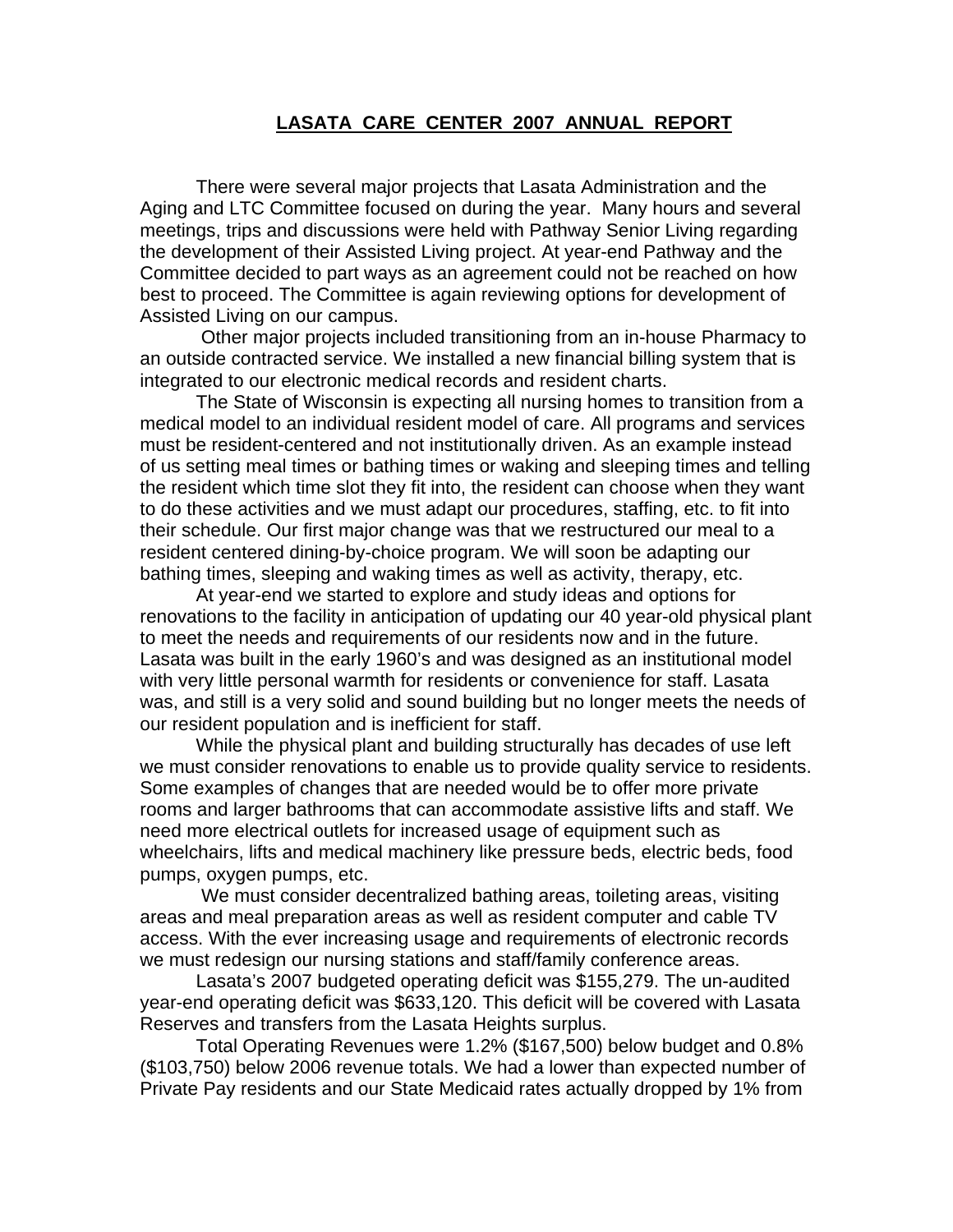the previous year resulting in room and board revenues being \$255,000 below budget.

State and federal reimbursement for Medicaid actually decreased. Our daily rate decrease resulted in reimbursement being \$55 per day below actual expenses. We did receive \$23.50 per day in Supplemental Payment funds (previously known as IGT funds) to offset these losses but our net loss for each Medicaid resident was \$31.50 per day. Statewide the average County Home looses about \$79 per day before and \$59 per day per resident after Supplemental Payment funds are made.

Total Operating Expenses were 2.3% (\$310,300) over budget and 0.7% (\$97,700) over 2006 expenses. Utilities were \$42,000 over budget due a 35% increase in electric and natural gas costs. In cooperation with the Cedarburg Light and Water Utility we received a State of Wisconsin Public Benefits Program credit of \$20,000 towards our electric bill. This lowered our total electric bill by 22% and helped offset some of the large increases we encountered from other utilities. We have received \$151,000 in credits from this program in the past 7 years.

Wages and fringes were \$541,400 over budget due to a \$330,000 shortage in budgeting and an increase in overtime costs to cover for continued shortages from an inability to hire and retain enough staff to meet our resident needs.

Major capital improvement projects included completion of a nurse-call system on the west side of the building, additions and upgrades to our electrical wiring and outlets, replacement of cabinetry in resident rooms and upgrading of several central air conditioning and HVAC units.

Occupancy levels in Wisconsin nursing homes continued to average about 89% but Lasata's average occupancy was 97% (196 beds filled daily). Twenty percent of our residents were Private Pay funded, 75% were Medicaid (T19), and 5% were Medicare (T18).

A total of 93 new residents were admitted during the year. Sixty one came from an acute care hospital with Medicare coverage. Ten came from the Lasata Heights apartments and 6 stayed here permanently. One hundred percent of our new admissions were Ozaukee County residents or had a relative that was a County resident.

A total of 102 residents were permanently discharged during the year. Forty one were discharged to their home, or went to some type of Assisted Living facility.

Thirty seven percent of our residents had Alzheimer's, Dementia or some other brain disorder as their primary diagnosis and 24% were diagnosed with some form of cardiovascular disease, 9% had arthritis, 5% had a fracture, 5% had anemia, 5% ad Parkinson's disease, 4% had Multiple Sclerosis, 4% had a respiratory disease and the remaining 7% had a variety and mixture of individual illnesses and diseases.

At year-end the average age of all residents was 86.3 years, the youngest was 42 and the oldest was 103 years old. There were 4 residents under the age